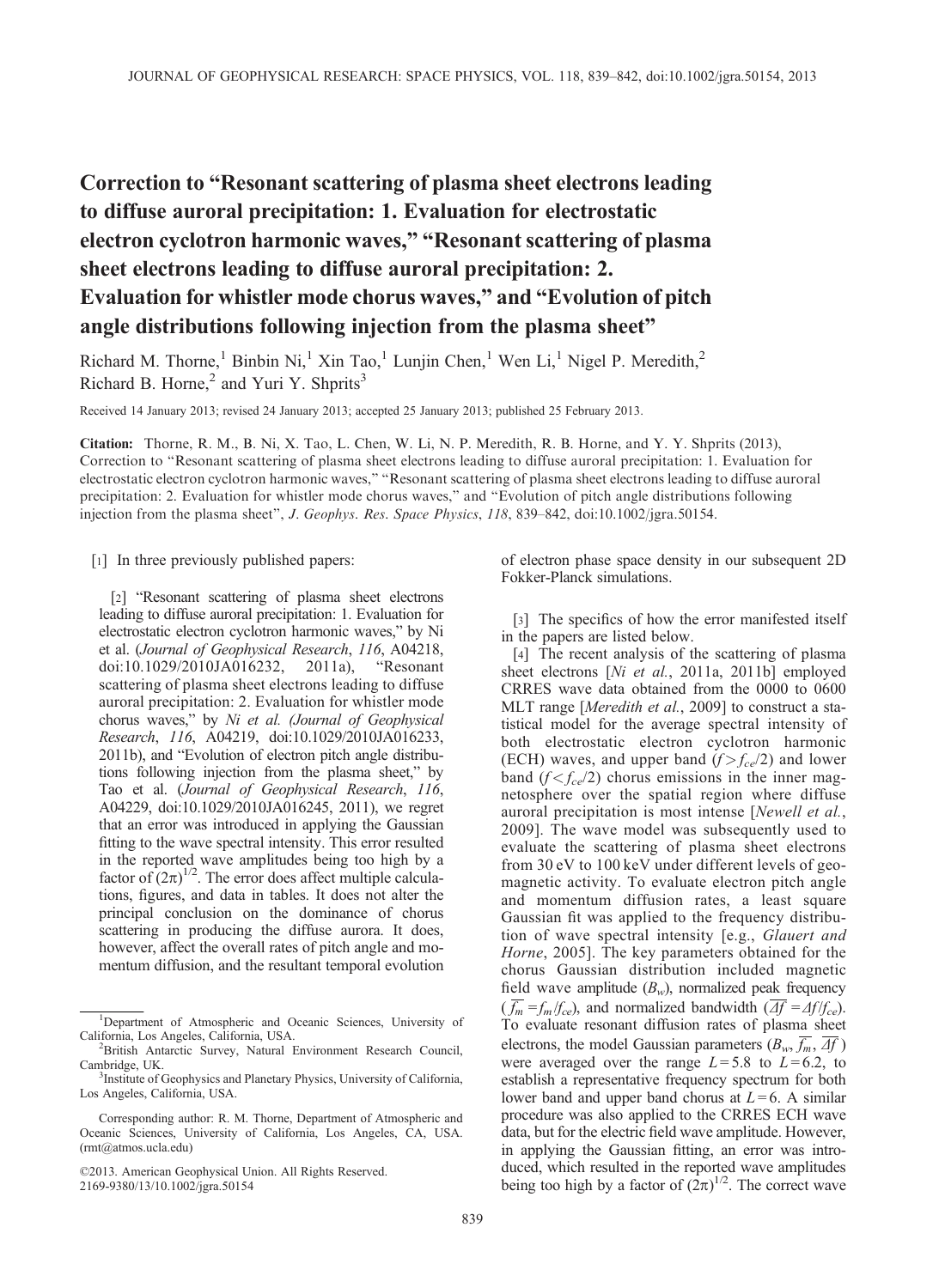amplitudes for chorus emissions are consistent with data obtained from an independent analysis of THEMIS search coil data [Li et al., 2011]. Because of the error, the resultant diffusion rates shown in Figures 5–12 in the original paper [Ni et al., 2011b] were all too high by a factor of  $2\pi$ . Fortunately, this error does not alter the principal conclusion on the dominance of chorus scattering in producing the diffuse aurora [Thorne et al., 2010], since the same error was also made in the amplitude of ECH waves [Ni et al., 2011a]. It does, however, affect the overall rates of pitch angle and momentum diffusion, and the resultant temporal evolution of electron phase space density in our subsequent 2D Fokker-Planck simulations [*Tao et al.*, 2011].

[5] Because of the general interest in using these computed diffusion coefficients to model both the dynamical changes in the plasma sheet electron population following injection into the inner magnetosphere [Jordanova et al., 2012], and to model the global distribution of diffuse auroral precipitation during periods of geomagnetic activity [Chen and Schulz, 2001], revised calculations are provided of electron pitch angle scattering rates at  $L = 6$  during both moderate  $(100 \text{ nT} < AE^* < 300 \text{ nT})$ ; Figure 1) and active  $(AE^* > 300 \text{ nT}$ ; Figure 2) geomagnetic conditions, where  $AE^*$  is the maximum AE in the previous 3 h. In each case, the scattering rates are compared with the limit of strong diffusion [Schulz, 1974]. Clearly, at  $L = 6$  the scattering by a combination of upper band and lower band chorus is far more

effective than ECH waves for causing diffuse auroral precipitation into the loss cone. Furthermore, for active conditions (i.e., geomagnetic storms or intense substorms), the revised scattering rates near the edge of the loss cone are comparable to or within a factor of 3 of the limit of strong diffusion over a broad range of energies between 0.3 and 10 keV, which contains the dominant portion of injected plasma sheet electrons. Consequently, under geomagnetically active conditions, the loss cone should be substantially filled and the precipitation flux should be comparable to the trapped flux as measured by low altitude spacecraft. However, for moderate conditions the scattering rates fall substantially (typically more than an order of magnitude) below the strong diffusion level, the loss cone will only be partially filled and the diffuse auroral precipitation flux should fall below the limit of strong diffusion as indicated by previous modeling [Chen and Schulz, 2001].

[6] The revised diffusion rates have also been used to simulate the 2D evolution of electron phase space density following their injection into the nightside inner magnetosphere using the method described by Tao et al. [2011]. For moderate geomagnetic conditions (Figure 3), the Fokker-Planck simulations indicate that the characteristically observed pancake distributions [e.g., Meredith et al., 2000], which are strongly peaked around 90° pitch angle, develop from a quasiisotropic low energy population (less than few keV)



**Figure 1.** Corrected version of Figure 8 in Ni et al. [2011b] of the bounce-averaged pitch angle scattering coefficients  $\langle D_{\alpha\alpha} \rangle$  as a function of equatorial pitch angle for electrons interacting with ECH waves and upper and lower band chorus at  $L = 6$  for energies from 200 eV to 20 keV, under geomagnetically moderate conditions (100 nT  $\lt A E^*$   $\lt 300$  nT). The horizontal dashed line in each plot represents the strong diffusion rate  $D_{SD}$  for comparison.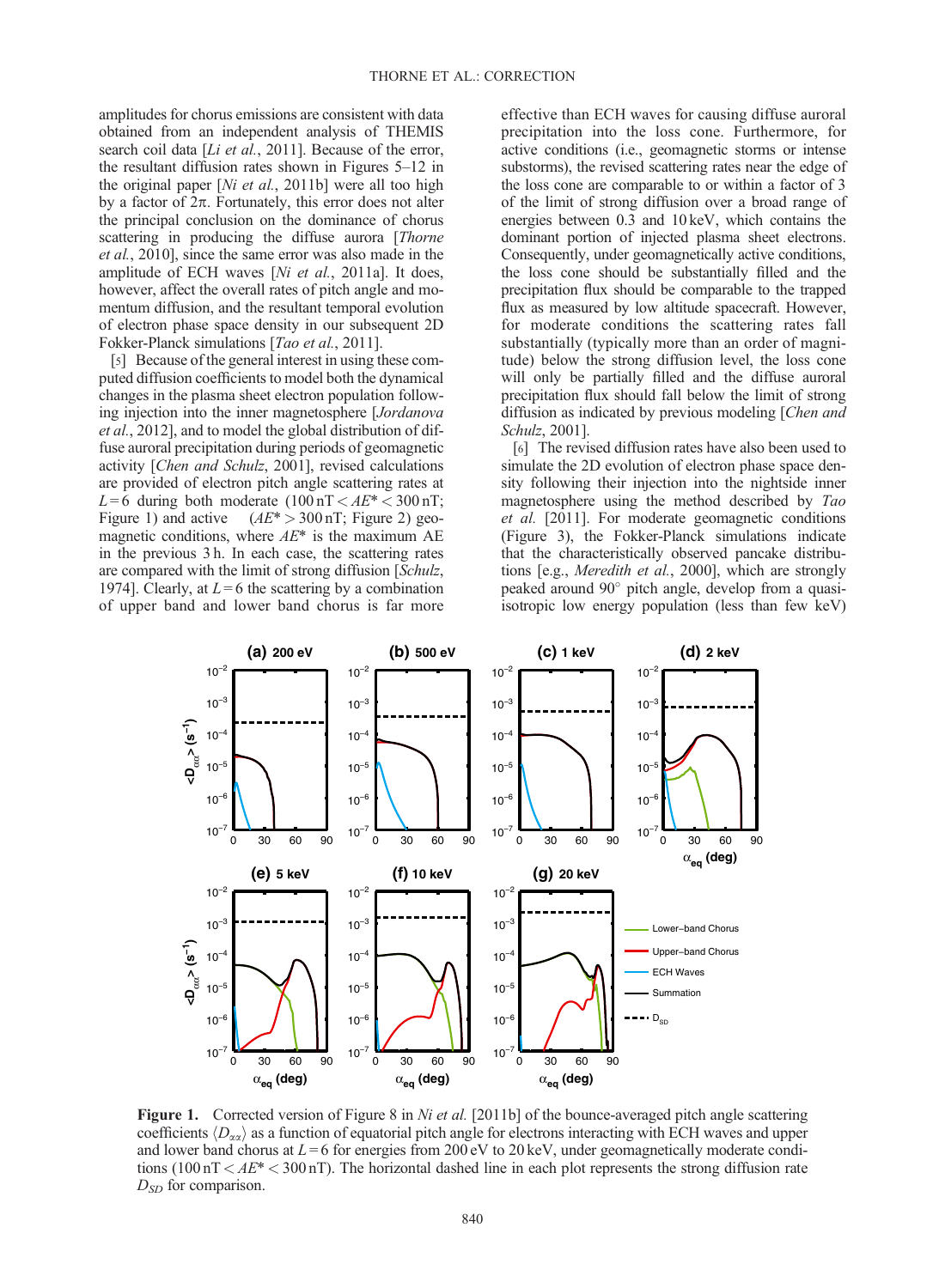

Figure 2. Corrected version of Figure 6 in Ni et al. [2011b] of the bounce-averaged pitch angle scattering coefficients for geomagnetically active conditions  $(AE^* > 300 \text{ nT})$ .



Figure 3. 2D Fokker-Planck diffusion simulation of the temporal evolution of phase space density of plasma sheet electrons at  $L = 6$  (corrected version of Figure 3 in *Tao et al.* [2011]) due to resonant wave scattering using a statistical model of nightside plasma waves obtained from CRRES under geomagnetically moderate conditions (100 nT  $\lt A E^*$   $\lt 300$  nT). (a) Initial distribution (from measurements on CRRES) at various electron energies following injection from the plasma sheet. Modeled distributions at (b) 1.5 h and (c) 3.0 h due to combined resonant interactions with all three waves. Phase space density evolution after 3 h of scattering by (d) ECH waves alone, (e) upper band chorus alone, and (f) lower band chorus alone.